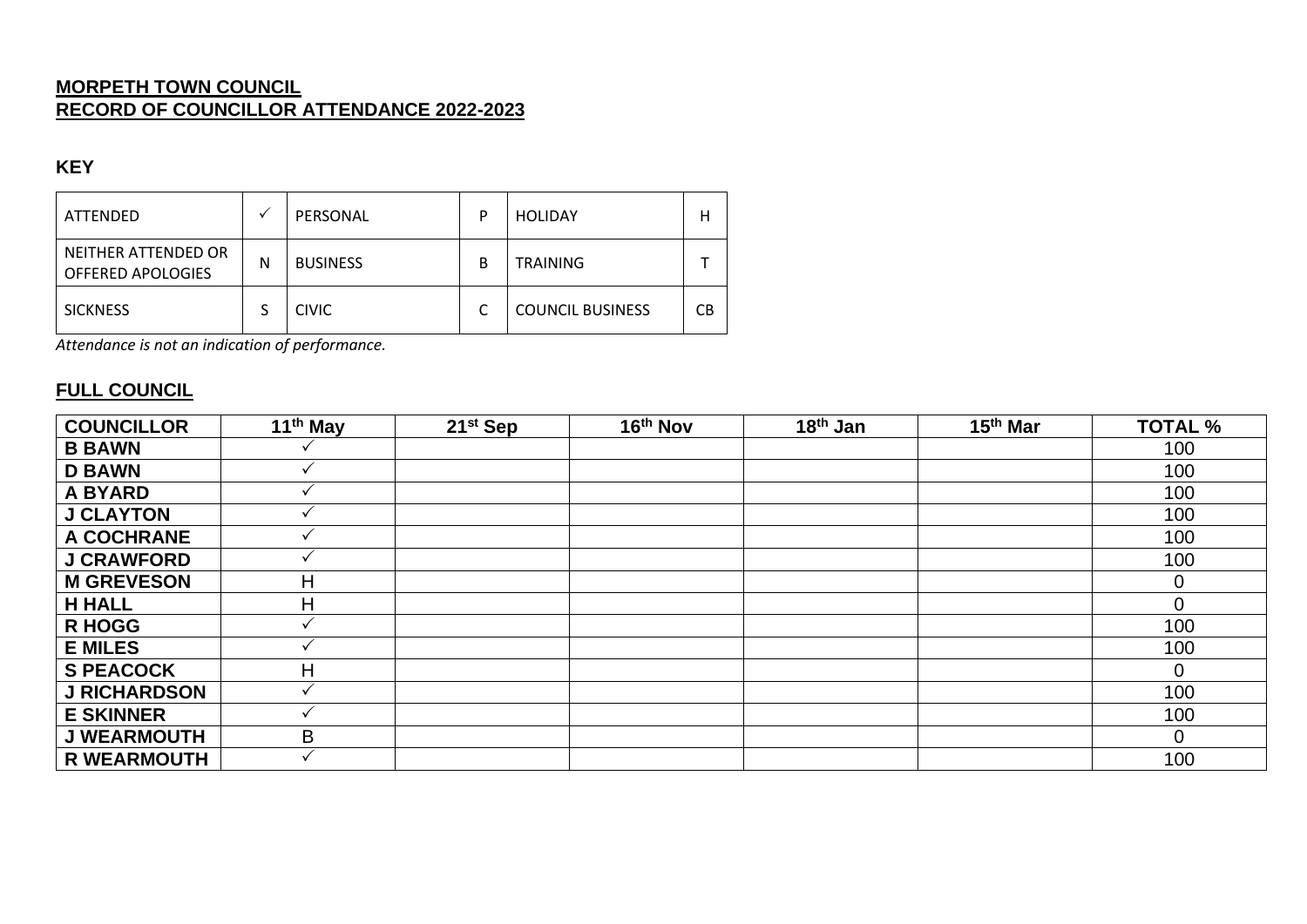## **PLANNING & TRANSPORT**

| <b>COUNCILLOR</b>   | 8 <sup>th</sup> Jun | 13 <sup>th</sup> Jul | 14th Sep | 12th Oct | 9 <sup>th</sup> Nov | 14th Dec | 25 <sup>th</sup> Jan | 8 <sup>th</sup> Feb | 8 <sup>th</sup> Mar | 12 <sup>th</sup> Apr | <b>TOTAL %</b> |
|---------------------|---------------------|----------------------|----------|----------|---------------------|----------|----------------------|---------------------|---------------------|----------------------|----------------|
| <b>B BAWN</b>       | D                   |                      |          |          |                     |          |                      |                     |                     |                      |                |
| <b>A BYARD</b>      |                     |                      |          |          |                     |          |                      |                     |                     |                      | 100            |
| <b>J CLAYTON</b>    | N                   |                      |          |          |                     |          |                      |                     |                     |                      |                |
| <b>J CRAWFORD</b>   |                     |                      |          |          |                     |          |                      |                     |                     |                      | 100            |
| <b>M GREVESON</b>   |                     |                      |          |          |                     |          |                      |                     |                     |                      | 100            |
| <b>H HALL</b>       | N                   |                      |          |          |                     |          |                      |                     |                     |                      |                |
| <b>E MILES</b>      |                     |                      |          |          |                     |          |                      |                     |                     |                      | 100            |
| <b>J RICHARDSON</b> |                     |                      |          |          |                     |          |                      |                     |                     |                      | 100            |
| <b>J WEARMOUTH</b>  | N                   |                      |          |          |                     |          |                      |                     |                     |                      |                |

### **FINANCE & GENERAL PURPOSES**

| <b>COUNCILLOR</b>   | 1 <sup>st</sup> Jun | 6 <sup>th</sup> Jul | 7 <sup>th</sup> Sep | 5th Oct | 2 <sup>nd</sup> Nov | 7 <sup>th</sup> Dec | 11 <sup>th</sup> Jan | 1 <sup>st</sup> Feb | 1 <sup>st</sup> Mar | 5 <sup>th</sup> Apr | 3 <sup>rd</sup> May | <b>TOTAL %</b> |
|---------------------|---------------------|---------------------|---------------------|---------|---------------------|---------------------|----------------------|---------------------|---------------------|---------------------|---------------------|----------------|
| <b>B BAWN</b>       |                     |                     |                     |         |                     |                     |                      |                     |                     |                     |                     | 100            |
| <b>D BAWN</b>       |                     |                     |                     |         |                     |                     |                      |                     |                     |                     |                     | 100            |
| <b>A BYARD</b>      |                     |                     |                     |         |                     |                     |                      |                     |                     |                     |                     | 100            |
| A COCHRANE          | Ν                   |                     |                     |         |                     |                     |                      |                     |                     |                     |                     |                |
| <b>J CRAWFORD</b>   | D                   |                     |                     |         |                     |                     |                      |                     |                     |                     |                     |                |
| <b>R HOGG</b>       |                     |                     |                     |         |                     |                     |                      |                     |                     |                     |                     | 100            |
| <b>S PEACOCK</b>    | N                   |                     |                     |         |                     |                     |                      |                     |                     |                     |                     |                |
| <b>J RICHARDSON</b> |                     |                     |                     |         |                     |                     |                      |                     |                     |                     |                     | 100            |
| <b>E SKINNER</b>    | N                   |                     |                     |         |                     |                     |                      |                     |                     |                     |                     | 0              |
| <b>R WEARMOUTH</b>  |                     |                     |                     |         |                     |                     |                      |                     |                     |                     |                     | 100            |